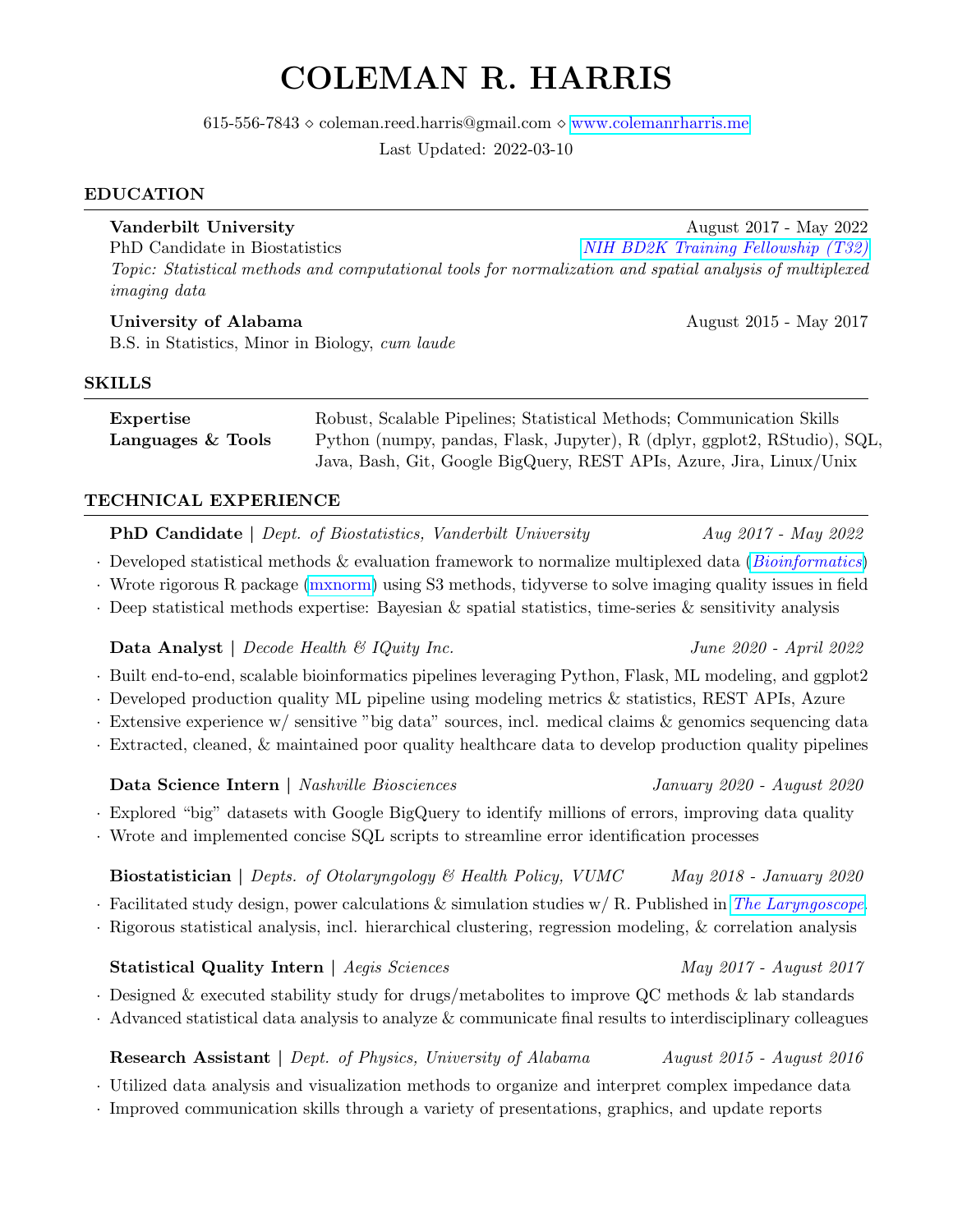# COMMUNICATIONS EXPERIENCE **Content Writer** | Kaizen Analytix March 2021 - June 2021 - March 2021 - June 2021 · Lead end-to-end production of technical white-papers & publications for Marketing Team  $\cdot$  Develop content on complex topics like AI & econometrics, incl. SEO-optimization & brand consistency **Technical Writer** | Keshif May 2020 - January 2021 · Rewrote & updated the Keshif Knowledge Base hosted on HelpScout to improve user experience · Utilized Keshif to craft content at the intersection of data visualization, design, and wellness · Published multiple blog posts detailing the Knowledge Base & extensive breakdowns of the Keshif tool Content Writer | Nebula Genomics December 2019 - May 2020 · Educated customers & promoted brand awareness with targeted content, research summaries, & socials · Commissioned, edited, and SEO-optimized dozens of pieces to improve page ranking and draw traffic · Managed, crafted, and analyzed social media content to improve website traffic and social impressions LEADERSHIP EXPERIENCE Co-President | Vanderbilt Science Policy Group 2020 - 2021 Vice President | Vanderbilt Science Policy Group 2018 - 2020 · Applied for and awarded grant funding totaling over \$7000 from national organizations · Planned, organized, and facilitated multiple large events across disciplines and political sides · Lobbied climate & energy w/ UCS in offices of Sen. Alexander, Rep. Blackburn, & Rep. Cooper. Census Fellow | Union of Concerned Scientists Jan 2021 - Aug 2021 · Researched & developed [rigorous report](https://www.ucsusa.org/resources/census-redistricting) on data quality, community impact, & statistical best practices · Lead & organized advocacy efforts incl. research, sign-on letters, webinars to publicize vital work Southern Hub Co-Chair | National Science Policy Network 2021 · Organized and facilitated programming, events, and resources for 500 members over 20 chapters Vanderbilt Biostatistics Graduate Student Association President 2020 - 2022 Treasurer 2019 - 2020 Political Campaigns Consultant, Wade Munday for Tennessee Senate District 25 2017 - 2018 Intern, Phil Bredesen for U.S. Senate 2018 Data Consultant, Clayton Hinchman for U.S. Congress 2018 University of Alabama

Co-Director of Undergraduate Research, Student Government Association 2016 - 2017 Social Chairman, Sigma Tau Gamma Fraternity 2016 - 2017

# SCIENCE POLICY AND COMMUNICATION

# Accolades

| Certificate, Science Policy Scholar Program, National Science Policy Network      | 2020 |
|-----------------------------------------------------------------------------------|------|
| • Commodore Award in Biostatistics, Dept. of Biostatistics, Vanderbilt University | 2021 |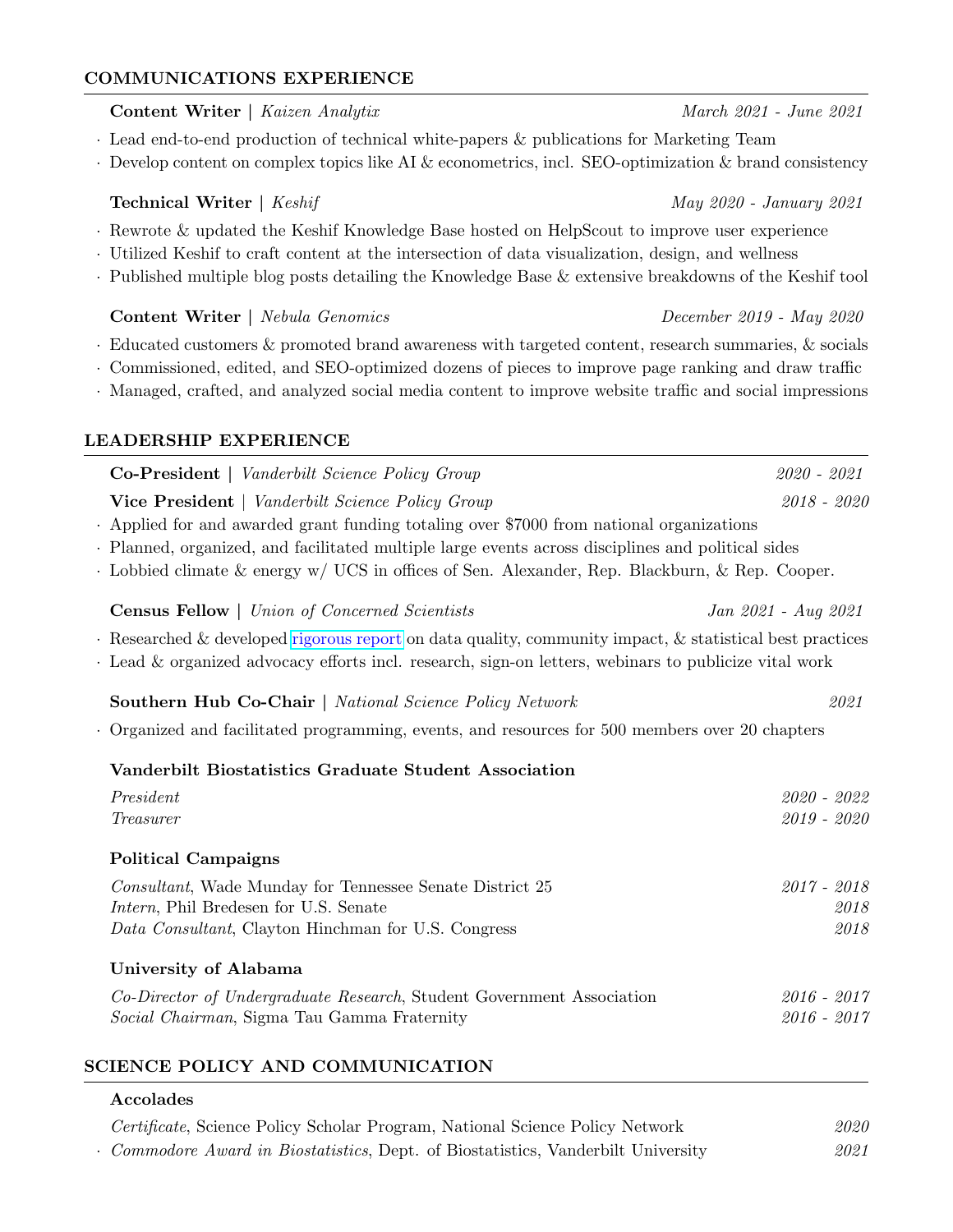#### Roles

Advocacy Consultant, American Statistical Association 2020 Workshop Organizer & Trainer, Union of Concerned Scientists Local Leader Summit 2020 Opinion Lead Editor, National Science Policy Network: Election Initiative 2020-2021 Co-Founder, Tennessee Scicommers 2019

### TEACHING EXPERIENCE

| · Teaching Assistant                                            |                  |
|-----------------------------------------------------------------|------------------|
| BIOS 6301: Introduction to Statistical Computing                | <b>Fall 2018</b> |
| Instructor: Chris Fonnesbeck, Ph.D                              |                  |
| . BIOS 7361: Advanced Concepts in Probability and Real Analysis | <b>Fall 2019</b> |
| Instructor: Robert Johnson, Ph.D.                               |                  |
| . BIOS 7351: Statistical Collaboration in Health Sciences I     | <b>Fall 2020</b> |
| Instructor: Mario Davidson, Ph.D.                               |                  |
| . BIOS 7352: Statistical Collaboration in Health Sciences II    | Spring 2021      |
| Instructor: Dandan Liu, Ph.D                                    |                  |

### PUBLICATIONS

Peterson, G.W., McEntee, M., Harris, C.R., Klevitch, A.D., Fountain III, A.D., Soliz, J.R., Balboa, A., Hauser, A.J. Detection of an explosive simulant via electrical impedance spectroscopy utilizing the UiO-66- NH2 metal-organic framework. Dalton Transactions, 2016, 45, 17113-17116.

Soliz, J.R., Klevitch, A.D., Harris, C.R., Rossin, J.A., Ng, Amy, Stroud, R.M., Hauser, A.J., Peterson, G.W. Structural Impact on Dielectric Properties of Zirconia. Journal of Physical Chemistry C, 2016, 120(47), 26834-46840.

Harris, C.R., Soliz, J.R., Klevitch, A.D., Bartz, M.J., Rossin, J.A., Fountain III, A.D., Hauser, A.J., Peterson, G.W. Sensing of NO2 with Zirconium Hydroxide via Electrical Impedance Spectroscopy. Dalton Transactions, 2017, 46(33), 10791-10797.

Shing, J. Z., Harris, C. R., Hull, P. C. Re: Human papillomavirus vaccine initiation in Asian Indians and Asian subpopulations: a case for examining disaggregated data in public health research. Public Health, 2018.

A. Langerman, K.M. Brelsford, C.J. Diehl, C.R. Harris, T.G. Stewart. Trust as a Predictor of Patient Perceptions Regarding Overlapping Surgery and Trainee Independence. The Laryngoscope, 2020.

M.A. Diasio, D.F. DaCrema, R.B. Dudek, C.R. Harris, M.N. Schmehl, C.L. Schuerger, M.T. Tan. Developing Science and Technology Policy Fellowships in State Governments without Full-Time Legislatures. Journal of Science Policy & Governance, 2020.

J.D. Gray, C.R. Harris, L.S. Wylezinski, C.F. Spurlock III. Predictive modeling of COVID-19 case growth highlights evolving racial and ethnic risk factors in Tennessee and Georgia. *BMJ Health*  $\mathscr$  *Care* Informatics, 2021.

L.S. Wylezinski, C.R. Harris, C.N. Heiser, J.D. Gray, C.F. Spurlock III. Influence of social determinants of health and county vaccination rates on machine learning models to predict COVID-19 case growth in Tennessee. BMJ Health & Care Informatics, 2021.

Harris, C. R., McKinley, E. T., Roland, J. T., Liu, Q., Shrubsole, M. J., Lau, K. S., ... & Vandekar, S. N. (2022). Quantifying and correcting slide-to-slide variation in multiplexed immunofluorescence images. Bioinformatics, 2022, 38(6), 1700-1707.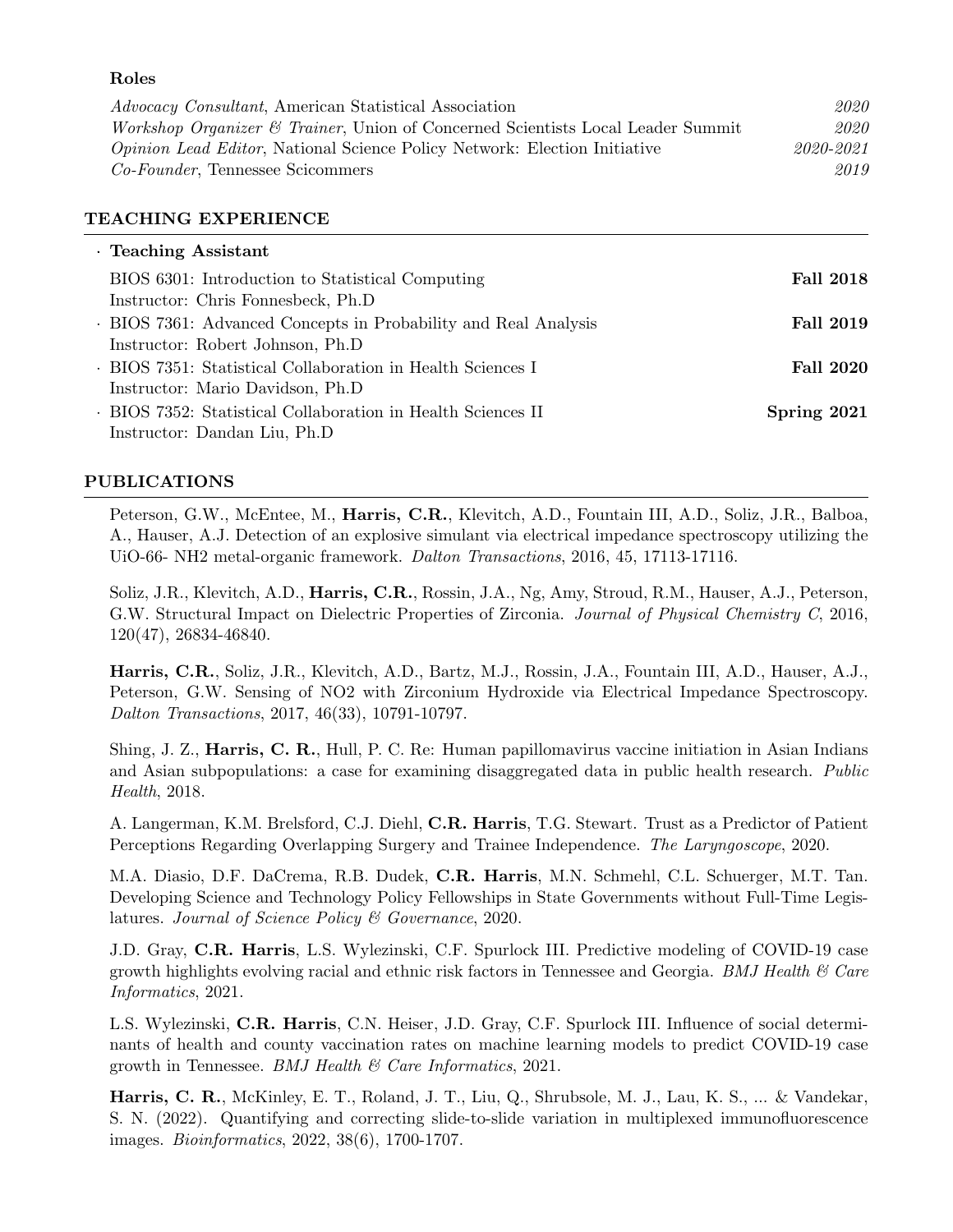Harris, C. R., Wrobel, J. & Vandekar, S. N. (2022). mxnorm: An R Package to Normalize Multiplexed Imaging Data. Journal of Open Source Software, Under Review.

### SELECTED PRESENTATIONS

 $Zr(OH)_4$  nanoparticles for impedance-based  $NO_2$  detection (2016, Mar). Oral presentation, American Physical Society March Meeting, Baltimore, MD.

Geographically weighted regression is robust to data privacy protections implemented via Lipschitz embedding (2019, Apr). Poster presentation, Vanderbilt Data Science Institute Symposium, Nashville, TN.

An Introduction to Shiny (2020, Jan). Invited Lecture, Data Science in Teams I, Data Science Institute, Vanderbilt University.

An Empirical Bayes Approach to Image Normalization in Highly Multiplexed Cellular Imaging Data (2020, June). Plenary talk, NLM Informatics Training Conference, Portland, OR (Virtual).

Building Your Audience: Crafting a Voice to Communicate Statistics to the General Public (2021, Feb). Oral presentation, Conference on Statistical Practice, Nashville, TN (Virtual).

An Introduction to Science Policy (2021, Feb). Invited presentation, Collaborative for STEM Education and Outreach, Vanderbilt University, Nashville, TN (Virtual).

Combining Batches of High-Dimensional Multiplexed Images (2021, Apr). Invited seminar, Vanderbilt University Department of Biostatistics, Nashville, TN (Virtual).

Quality Control and Batch Effects of Multiplexed Immunofluorescence (MxIF) Images (2021, May). Invited presentation, HTAN Image Data Quality Workshop, Virtual.

Combining Batches of High-Dimensional Multiplexed Images (2021, Apr). Lightning presentation, Vanderbilt University Department of Biostatistics, Nashville, TN (Virtual). Awarded Best Presentation.

Quantifying and correcting slide-to-slide variation in multiplexed immunofluorescence images (2021, Aug). Organizer and presenter, Topic-contributed session, Joint Statistical Meetings, Virtual.

Data Justice: Redistricting & Census Data Tools (2021, Aug). Invited presentation, National Society of Black Engineers Professional Development Conference, Virtual.

mxnorm: An R package to quantify and correct slide-to-slide variation in multiplexed immunofluorescence (2021, Dec). Invited presentation, CMStatistics 2021, Virtual.

# CONTINUING EDUCATION

Image Analysis Workshop, presented by NCI Cancer Systems Biology Consortium & Physical Science-Oncology (2020, Jan). Seattle, WA.

Tutorial: Statistical methods for geometric functional data. ENAR (2020, Mar). Nashville, TN (Virtual).

# ACADEMIC ACHIEVEMENTS

University of Alabama Presidential Scholars Scholarship, 2015 - 2017

Undergraduate Research and Creativity Activity Grant, University of Alabama, 2015

Olin B. King Endowed Achievement Scholarship, 2016 - 2017

Elizabeth Buford Shepherd Scholarship, 2015 - 2019